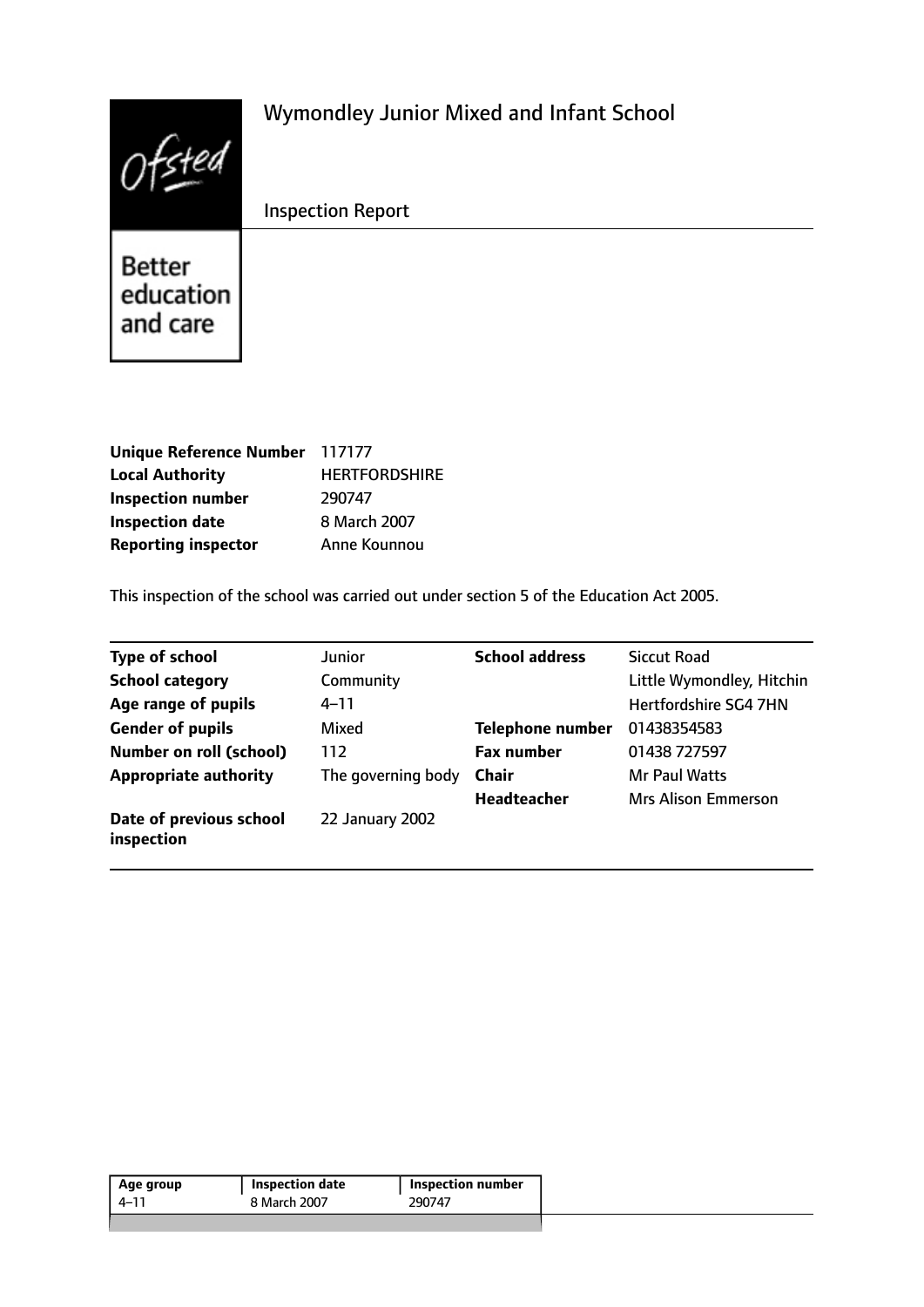© Crown copyright 2007

Website: www.ofsted.gov.uk

This document may be reproduced in whole or in part for non-commercial educational purposes, provided that the information quoted is reproduced without adaptation and the source and date of publication are stated.

Further copies of this report are obtainable from the school. Under the Education Act 2005, the school must provide a copy of this report free of charge to certain categories of people. A charge not exceeding the full cost of reproduction may be made for any other copies supplied.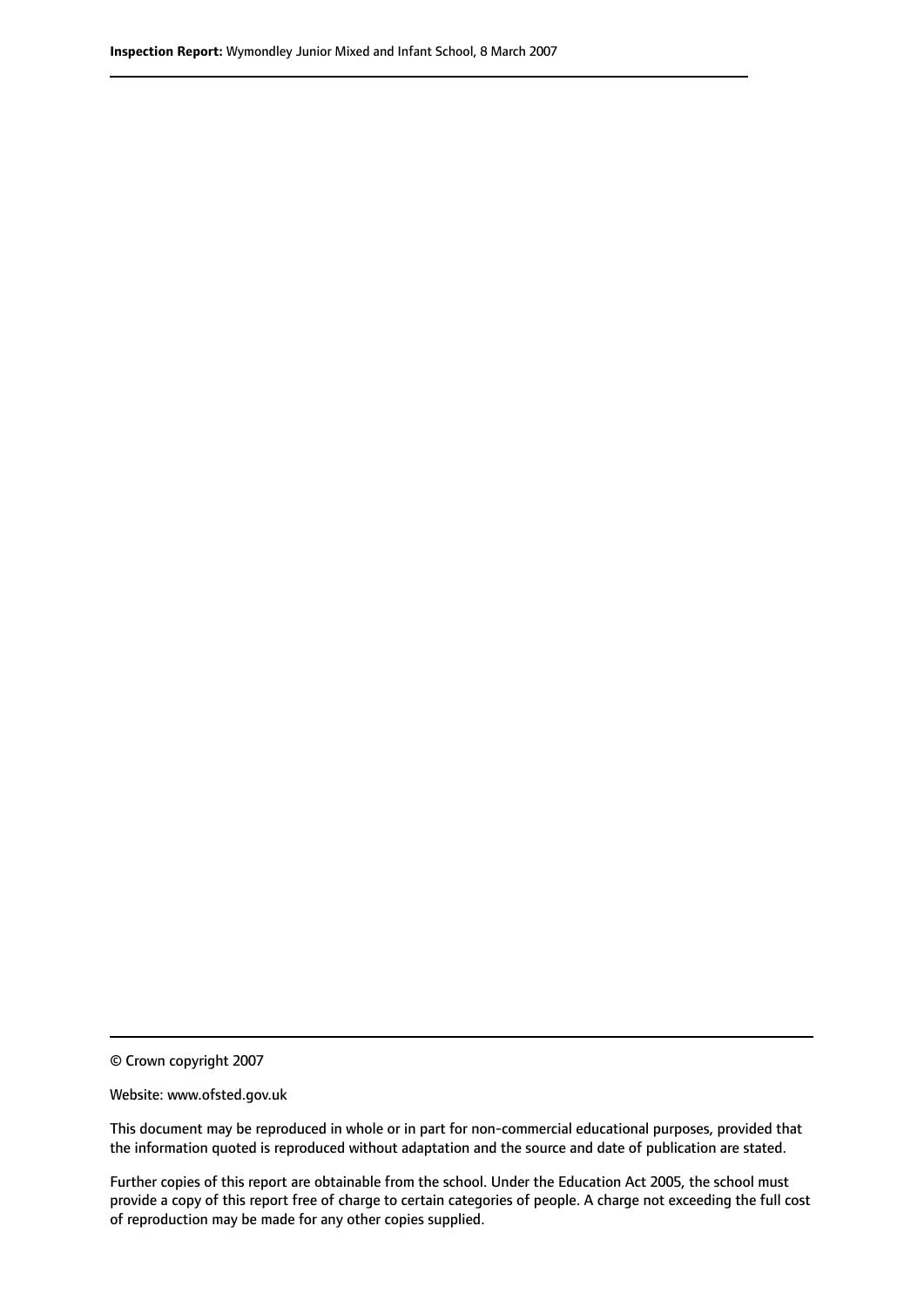## **Introduction**

The inspection was carried out by two Additional Inspectors over one day.

### **Description of the school**

This is a smaller than average primary school serving a rural area of economic advantage. The percentage of pupils from minority ethnic groups is average. All the pupils are fluent in speaking English. The proportion of pupils who have learning difficulties and/or disabilities is lower than average. Attainment on entry to the school varies widely from year to year and is broadly similar to the expected levels. There has been a lot of staff changes in the last two years and a new headteacher has joined the school since the last inspection.

### **Key for inspection grades**

| Grade 1 | Outstanding  |
|---------|--------------|
| Grade 2 | Good         |
| Grade 3 | Satisfactory |
| Grade 4 | Inadequate   |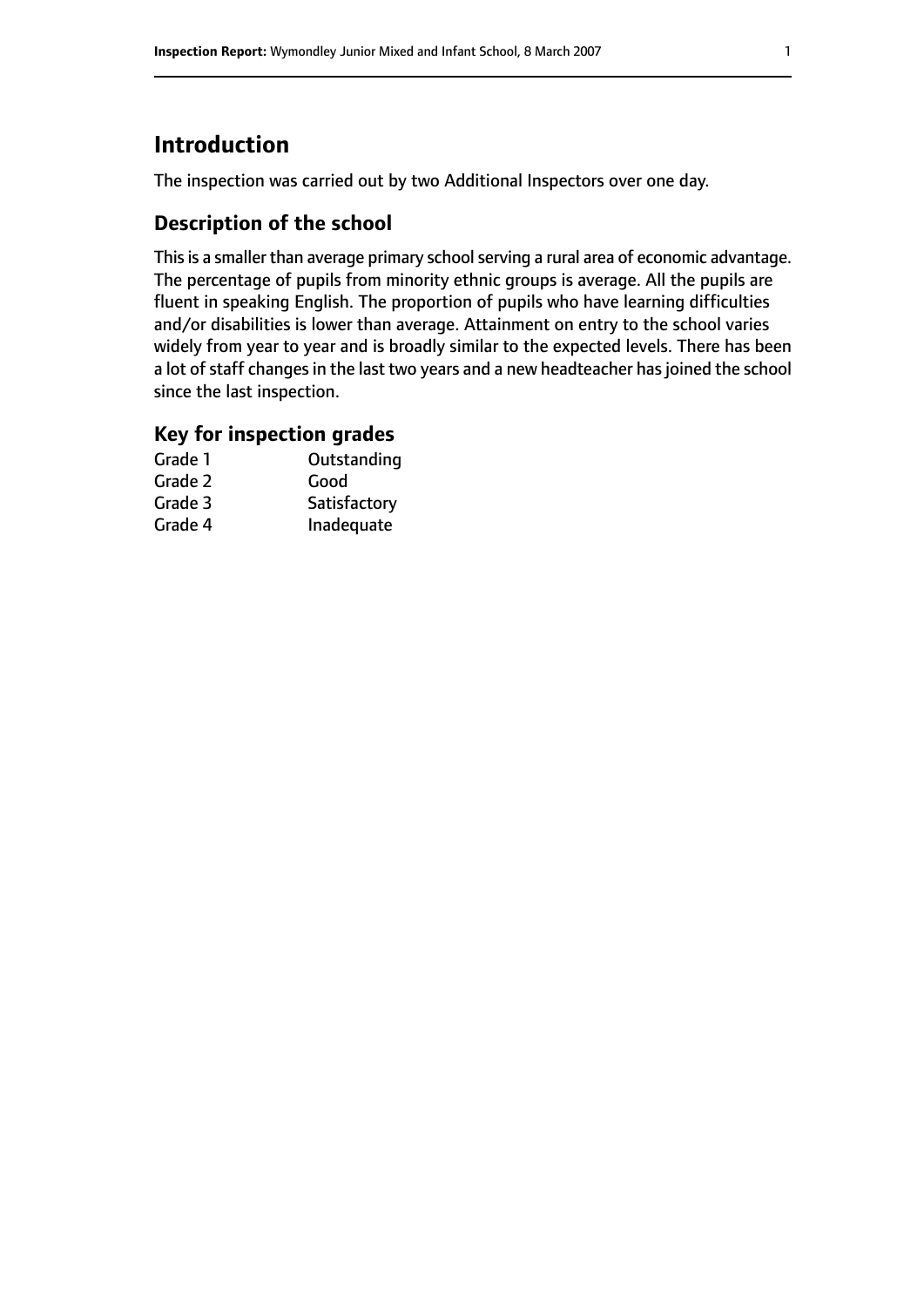### **Overall effectiveness of the school**

#### **Grade: 3**

The school provides a satisfactory standard of education for all the pupils and is improving under the good leadership of the headteacher. Leadership and management, value for money and school-self-evaluation are all satisfactory. The systems for evaluating the school, while adequate, are not fully effective because school leaders tend to concentrate on looking at what the school is doing, rather than checking what difference this makes for the pupils. Nonetheless, the determination of the leadership team to raise standards has led to an improvement in pupils' achievement this year. Achievement is now satisfactory in both Key Stage 1 and Key Stage 2. Standards are below average in Year 6 in English, mathematics and science, but pupils are making broadly satisfactory progress.

The quality of education in the Foundation Stage is good and children in the Reception class make good progress. Challenging activities help them to develop important thinking skills as well as learning the basic skills they will need as they move into Year 1. They are often entranced by the activities provided for them, concentrating really well and thoroughly enjoying themselves.

Teaching and learning are satisfactory overall. Pupils are happy at school and say that lessons are fun, 'our teacher is really funny' they giggled. The school listened to pupils' views and adapted the satisfactory curriculum to make it more interesting for them. This has not been completely successful because there is not always enough challenge in the work, especially for the most able. Pupils are not making enough progress in writing, mainly because they do not know exactly what they need to do to improve their work. In addition, they do not have enough challenging opportunities to develop their writing skills in lessons across the curriculum. Although the school provides good care, guidance and support for pupils, some are not clear how they can reach the next steps in learning. For example, pupils who have learning difficulties and/or disabilities cannot always read or understand their special targets. Detailed tracking of how well all pupils are doing means that those who fall behind are identified and supported at an early stage. This has led to an improvement in pupils' progress, most are on course to reach challenging targets later in the year. Teaching assistants work particularly well under the guidance of the senior teaching assistant, helping pupils to catch up in small groups.

#### **What the school should do to improve further**

- Improve writing standards across the school and ensure that there are opportunities for all pupils to develop their writing skills at a suitable level across the curriculum.
- Ensure that all pupils know how to reach the next steps in learning so that they are able to reach higher standards
- Ensure regular review of the schools' strategies for evaluating improvements in pupils' academic and personal skills.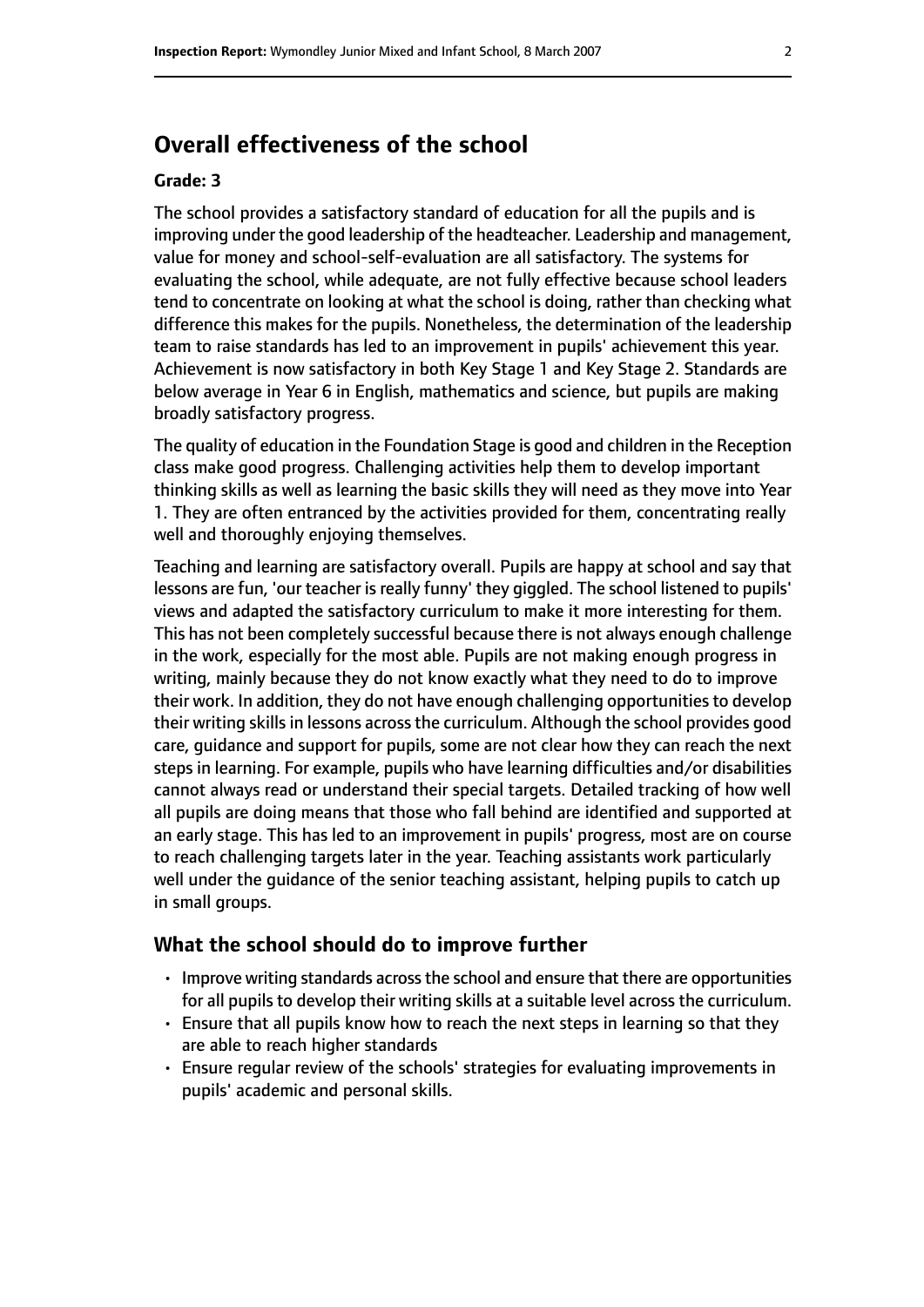### **Achievement and standards**

#### **Grade: 3**

Pupils' achievement is satisfactory and has improved recently. This is because senior staff keep a close eye on how well each pupil is doing and take action to help any who are in danger of falling behind. In most years, standards have been below average at the end of Year 6, but were exceptionally low in 2006. However, the very small number of pupils in each year group means that such comparisons are not completely reliable. Standards can change from year to year. Present standards in Year 6 are lower than expected but in Year 2, they are average. However, pupils are not doing well in writing. They do not have enough opportunities to develop writing skills at a suitable level in work across the curriculum. This, together with the lack of clear guidance for pupils about how to improve their writing, is limiting their progress. In the Reception class children achieve well and a good proportion reach levels above those expected for their age.

Girls have not achieved as well as boys over the last few years. The school has worked successfully to address this so that girls now make satisfactory progress. Pupils who have learning difficulties and/or disabilities are supported well in small groups, particularly in learning basic skills. However, a lack of clarity in setting learning targets for this group hinders their progress, which is satisfactory overall.

### **Personal development and well-being**

#### **Grade: 2**

Pupils' personal development and well-being, including their spiritual, moral, social and cultural development, are good. Pupils thoroughly enjoy coming to school and their attendance is above average. Pupils say they feel very safe, as bullying is rare and always dealt with straight away. The school council makes a lot of decisions about what happens in school. For example, they have ensured that everyone has a water bottle in class so that they can drink regularly throughout the day. This contributes well to pupils' good understanding of how to lead a healthy lifestyle. If pupils fall out with one another at break times, special 'peer mediators' are called upon to help sort it out rather than going to adults, who are only referred to when pupils cannot resolve an issue. Pupils willingly take on responsibilities and some of the oldest run their own chess and drama clubs. These skills of working together, combined with improving literacy, numeracy, and information and technology skills, prepare pupils well for the next stage of their education.

### **Quality of provision**

#### **Teaching and learning**

#### **Grade: 3**

Teaching and learning are satisfactory but vary widely across the school. In the Reception class children have a lot of fun and make good progress because they are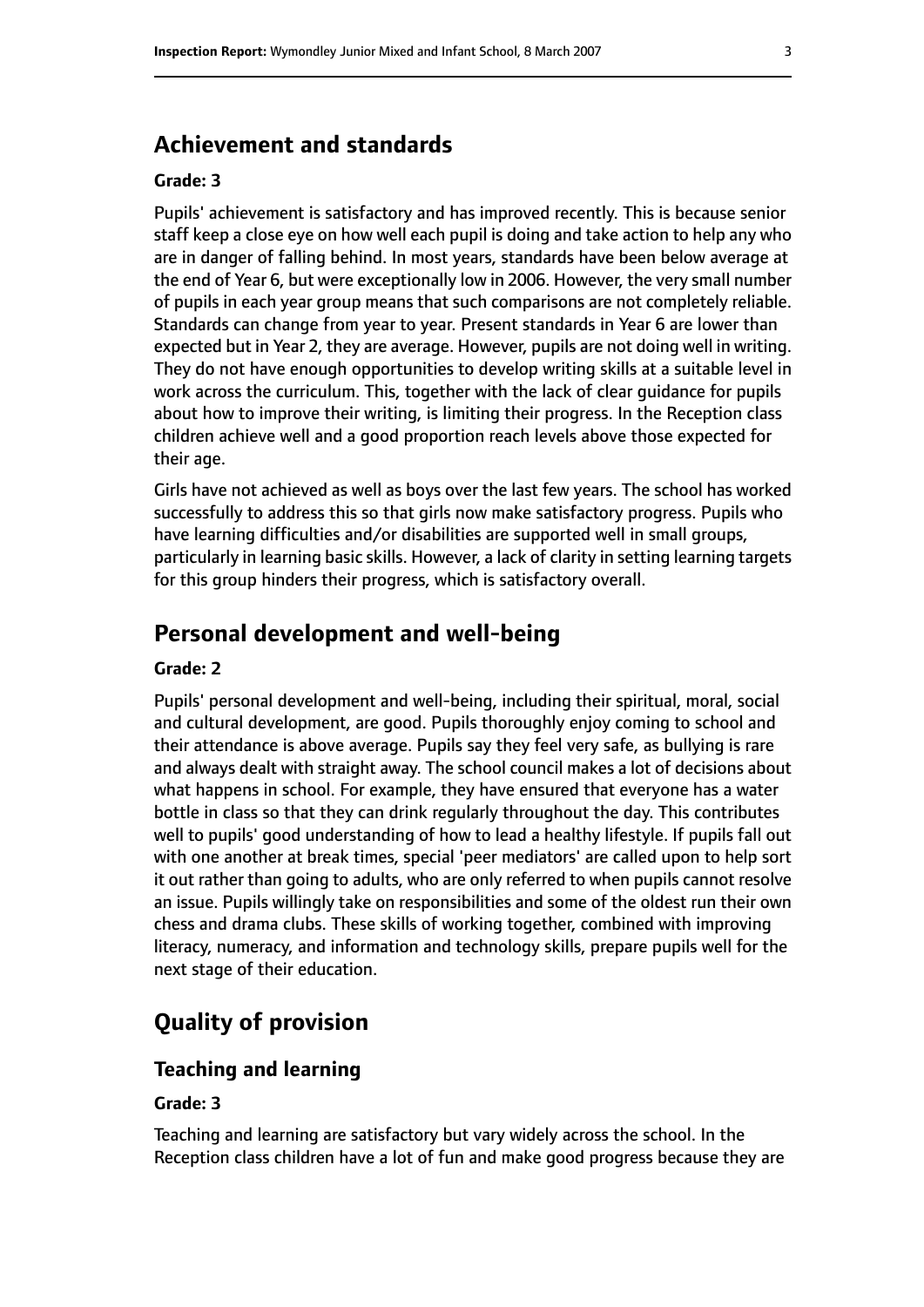encouraged to think about their learning really well. Teachers have good relationships with pupils. As a result pupils behave well in lessons because they want to please their teachers. Pupils' work is assessed regularly so that teachers know how well each one is doing. At the moment this information is not used effectively to ensure that pupils work at suitably challenging activities in lessons. Teachers think carefully about what they want pupils to learn in their lessons, but do not always make sure that this will be challenging enough for the most able. Targets for learning are clearly displayed in classrooms alongside examples of best practice for children to use when they check their own and each other's work. Teachers mark pupils work regularly and are often encouraging, but do not usually explain why the work is good or how it could be even better, and this limits the rate of learning.

#### **Curriculum and other activities**

#### **Grade: 3**

Pupils say 'we get to do lots of fun stuff'. All around the school colourful displays of interesting work reflect pupils' enjoyment of the varied curriculum. Recent improvements, some suggested by the pupils, mean that teachers frequently link different subjects to make learning more interesting. Pupils appreciate the good range of extra activities such as clubs and visits. Good links with a local secondary school expand mathematical opportunities for more able pupils, who benefit from a 'master class'. The curriculum is satisfactory, but too often pupils work at the same activities regardless of their differing abilities. Opportunities for pupils to develop their writing skills at the right level in lessons across the curriculum are often missed because they are not carefully planned.

#### **Care, guidance and support**

#### **Grade: 2**

This is good and pastoral care is particularly strong. The Reception class teacher visits all the children before they start school to help them settle in really quickly. Procedures for safeguarding pupils are robust and meet statutory requirements. Pupils say 'everyone is really kind to each other, the adults really look after you and help you if you get stuck'. Staff carefully track pupils' progress and provide good support to help them learn more effectively. School leaders set challenging targets for pupils but at the moment pupils are not fully familiar with these. They know where to find targets for the class but are not clear about what they need to do to improve their own work.

### **Leadership and management**

#### **Grade: 3**

The headteacher provides good leadership and is driving forward improvement in the school with a passion. As a result, parents' views of the school are overwhelmingly positive. A new and effective leadership team is drawn from both teaching and non-teaching staff. This broadens the range of expertise available and overcomes the difficulties of shared staff responsibilities in a small school. Governance is good and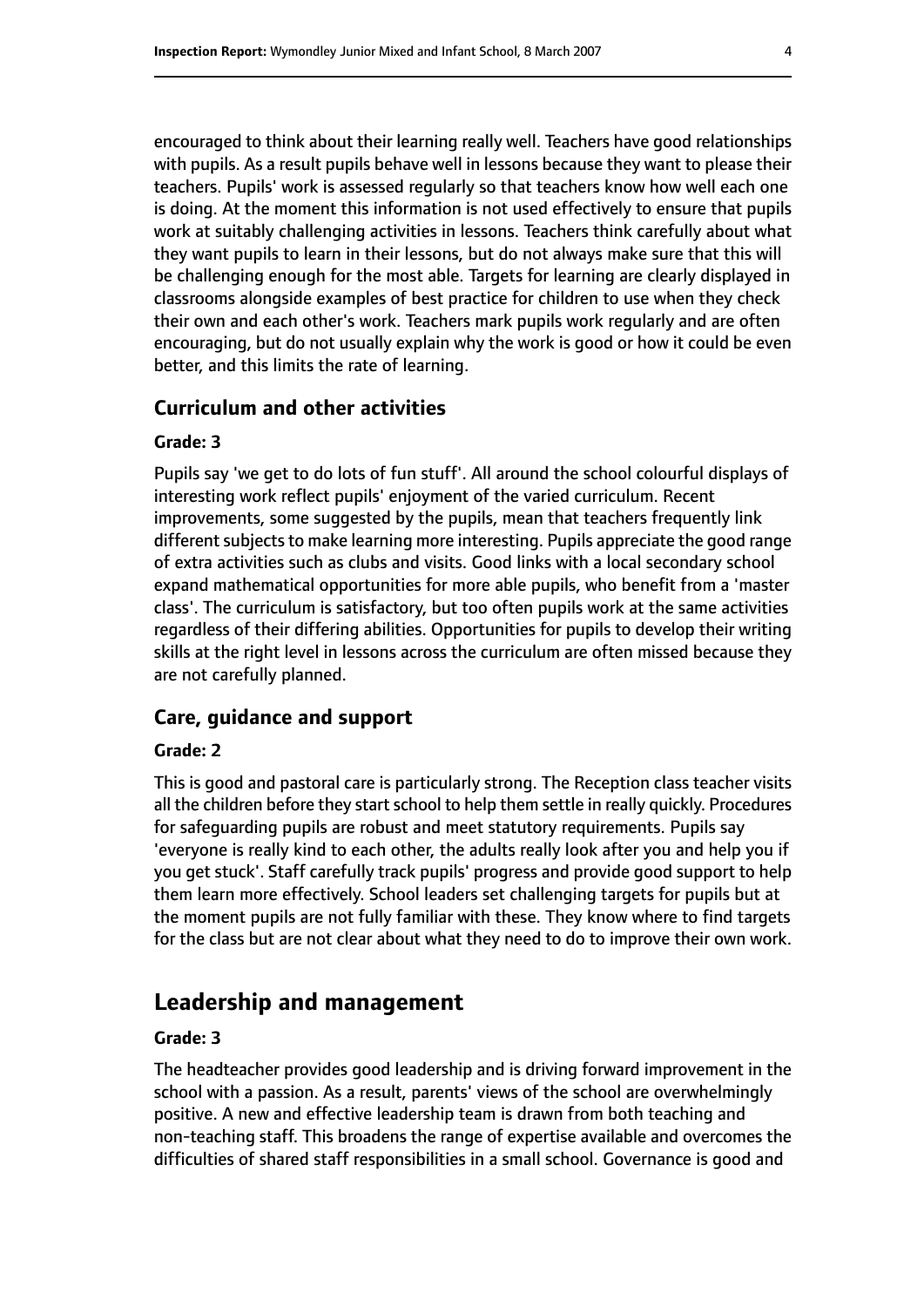supports the school well, for example all governors are fully involved in checking how well the school is doing.

Leadership and management are satisfactory because the hard work and determination have not resulted in good progress for pupils. Some developments are new and have not yet had an impact on the standards that pupils reach. A wide range of strategies is in place to check school effectiveness. For example, the headteacher has an accurate view of the quality of teaching and learning across the school. Nevertheless, the systems for school self-evaluation are not always sufficiently rigorous, so that school leaders are not fully aware which of the school's policies are most or least effective in raising standards. At the moment, school leaders mainly check what is provided, rather than how well this helps pupils to learn. This leads to some inaccurate judgements that limit the capacity for further improvement. Currently this is satisfactory despite the determination to raise standards.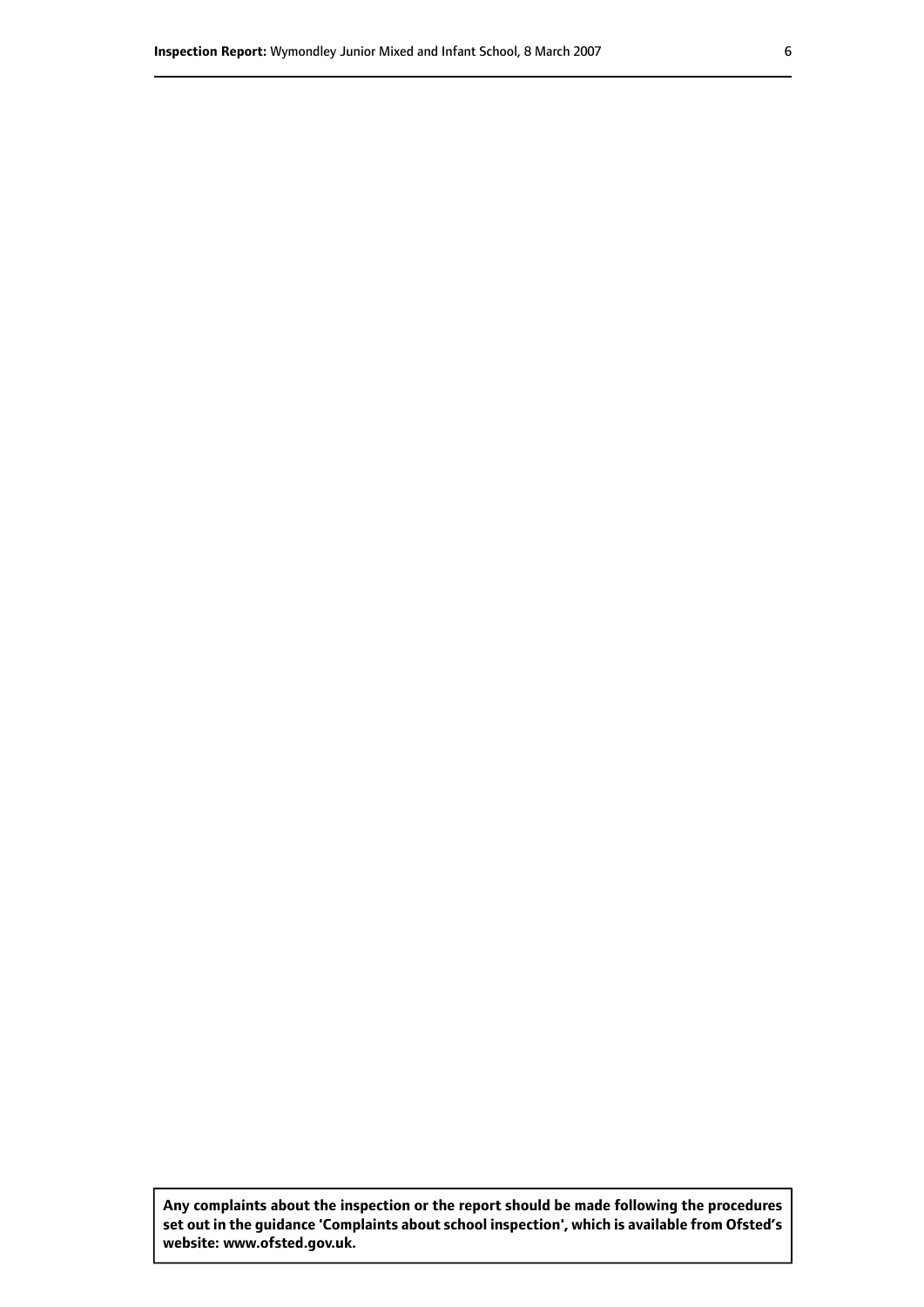# **Inspection judgements**

| Key to judgements: grade 1 is outstanding, grade 2 good, grade 3 satisfactory, and grade 4 | School         |
|--------------------------------------------------------------------------------------------|----------------|
| inadeauate                                                                                 | <b>Overall</b> |

### **Overall effectiveness**

| How effective, efficient and inclusive is the provision of education, integrated<br>care and any extended services in meeting the needs of learners? |     |
|------------------------------------------------------------------------------------------------------------------------------------------------------|-----|
| How well does the school work in partnership with others to promote learners'<br>well-being?                                                         |     |
| The quality and standards in the Foundation Stage                                                                                                    |     |
| The effectiveness of the school's self-evaluation                                                                                                    |     |
| The capacity to make any necessary improvements                                                                                                      |     |
| Effective steps have been taken to promote improvement since the last<br>inspection                                                                  | Yes |

### **Achievement and standards**

| How well do learners achieve?                                                                               |  |
|-------------------------------------------------------------------------------------------------------------|--|
| The standards <sup>1</sup> reached by learners                                                              |  |
| How well learners make progress, taking account of any significant variations between<br>groups of learners |  |
| How well learners with learning difficulties and disabilities make progress                                 |  |

### **Personal development and well-being**

| How good is the overall personal development and well-being of the<br>learners?                                  |  |
|------------------------------------------------------------------------------------------------------------------|--|
| The extent of learners' spiritual, moral, social and cultural development                                        |  |
| The behaviour of learners                                                                                        |  |
| The attendance of learners                                                                                       |  |
| How well learners enjoy their education                                                                          |  |
| The extent to which learners adopt safe practices                                                                |  |
| The extent to which learners adopt healthy lifestyles                                                            |  |
| The extent to which learners make a positive contribution to the community                                       |  |
| How well learners develop workplace and other skills that will contribute to<br>their future economic well-being |  |

### **The quality of provision**

| How effective are teaching and learning in meeting the full range of the<br>learners' needs?          |  |
|-------------------------------------------------------------------------------------------------------|--|
| How well do the curriculum and other activities meet the range of needs<br>and interests of learners? |  |
| How well are learners cared for, guided and supported?                                                |  |

 $^1$  Grade 1 - Exceptionally and consistently high; Grade 2 - Generally above average with none significantly below average; Grade 3 - Broadly average to below average; Grade 4 - Exceptionally low.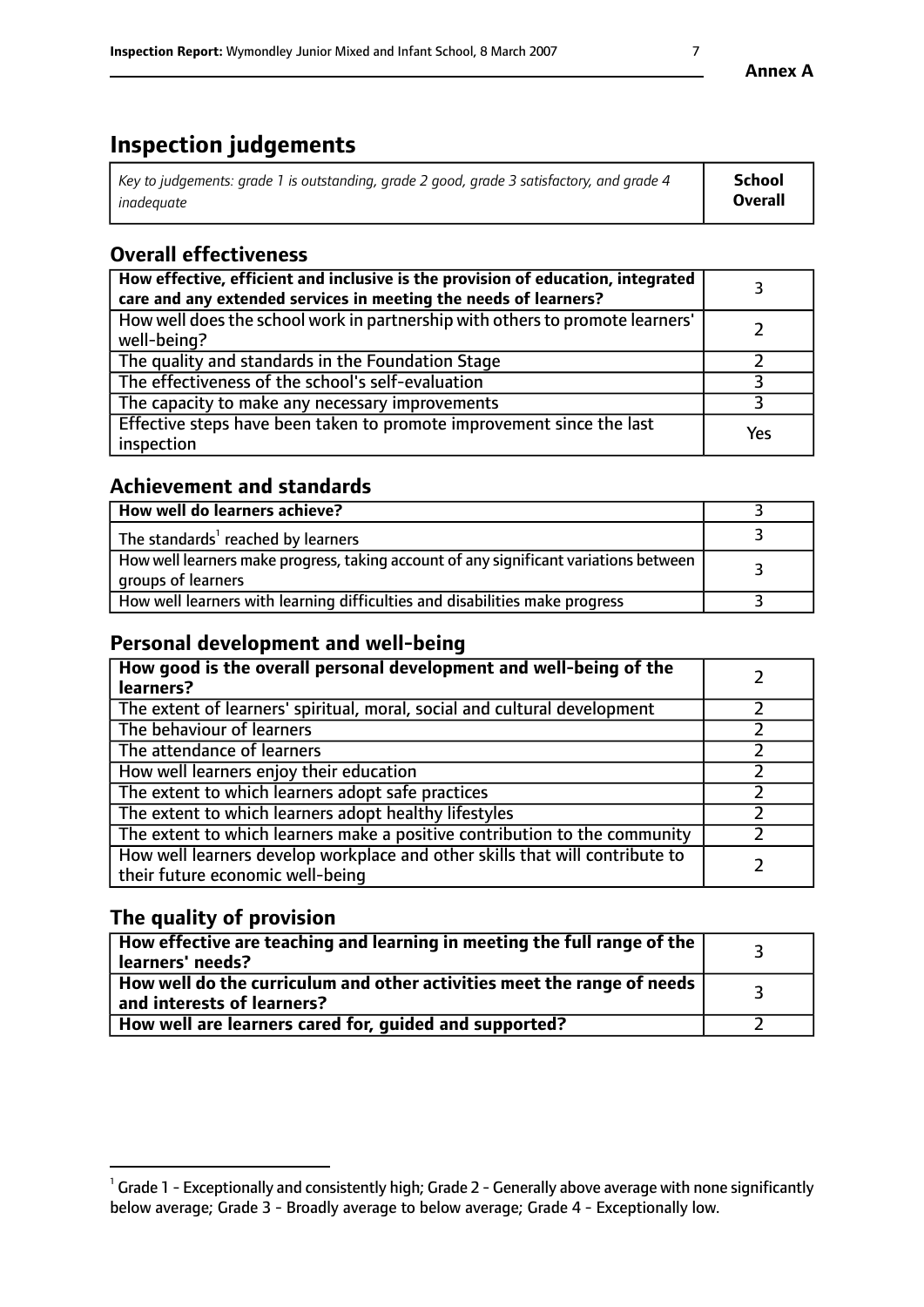# **Leadership and management**

| How effective are leadership and management in raising achievement<br>and supporting all learners?                                              | 3         |
|-------------------------------------------------------------------------------------------------------------------------------------------------|-----------|
| How effectively leaders and managers at all levels set clear direction leading<br>to improvement and promote high quality of care and education |           |
| How effectively performance is monitored, evaluated and improved to meet<br>challenging targets                                                 | 3         |
| How well equality of opportunity is promoted and discrimination tackled so<br>that all learners achieve as well as they can                     |           |
| How effectively and efficiently resources, including staff, are deployed to<br>achieve value for money                                          | 3         |
| The extent to which governors and other supervisory boards discharge their<br>responsibilities                                                  | 3         |
| Do procedures for safequarding learners meet current government<br>requirements?                                                                | Yes       |
| Does this school require special measures?                                                                                                      | No        |
| Does this school require a notice to improve?                                                                                                   | <b>No</b> |